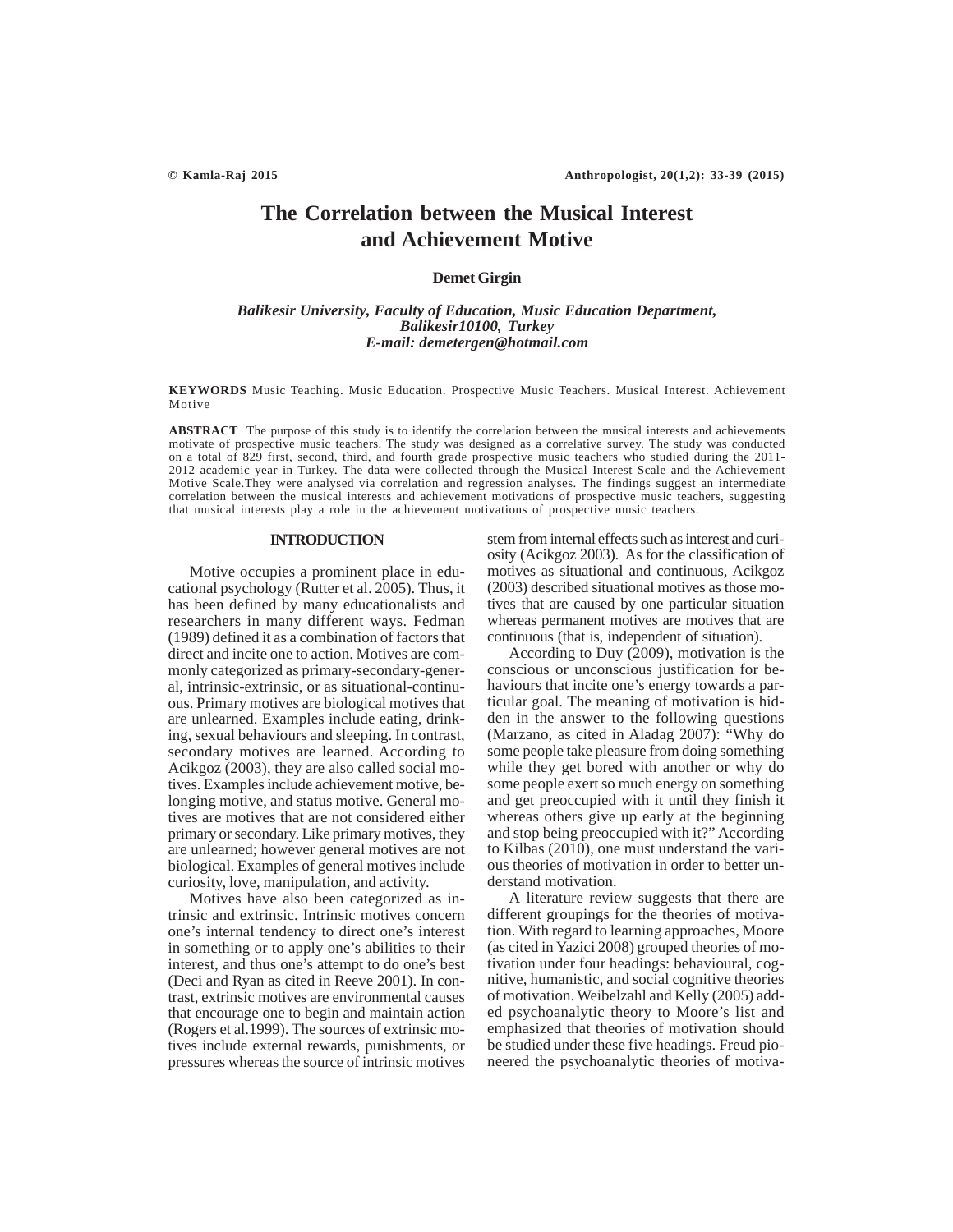tion. *Psychoanalytic theories of motivation* explain motivation through instincts or drives (Weibelzahl and Kelly 2005). *Behavioural theories of motivation* deal with motivation in reference to rewards and stimuli, which are both sources of external motivation. In other words, behaviouraltheories of motivation argue that motivation is a habit formed as the result of a link between an external behaviour and stimulus (Acat andYenilmez 2004). This theory is advocated by Pavlov, Thorndike, Skinner, and Hull. *Cognitive theories of motivation* focus on cognition. Behaviours are initiated and controlled with plans, objectives, schemes, and stresses. Individuals develop behaviour not as a result of external effects but as a result of the way they interpret these effects. In this regard, cognitive approach emphasizes intrinsic motivation (Woolfolk 1998). Among the advocates of this theory are Hieder, Weiner, Vroom, and Kuhl. Like the behaviourists approach, *social cognitive theories of motivation* take into account external effects and the interest in the outcome of the behaviour. In addition, they are similar to cognitive theories in that they take individual beliefs and expectations into consideration (Woolfolk 1998: 377). Social cognitive theory states that expectations are the greatest source of motivation. Bandura is a renowned advocate of this theory. As with the cognitive approach, *humanistic theories of motivation* are marked by sources of intrinsic motivation. One's tendency towards self-actualization is viewed as the primary source of motivation. Maslow, Herzberg, and McClelland are theorists who use the humanistic approach. Mc-Clelland divided human needs into three groups, namely *achievement*, *affiliation,* and *power*. He believed these needs were three basic factors that motivate individuals toward a given behaviour (Rutter et al. 2005). As stated by McClelland, out of these needs or motives, it is *achievement* that has the greatest influence on society. The characteristics of individuals with high achievement motivation include (Johson and Perlow 1992; Lewin and Stephens 1994; Barling and Boswell 1995; Acikgoz 2003):

- They try to learn for the sake of learning,
- They stress effort,
- They try to overcome difficulties,
- They have an advanced sense of competence,
- Their ideas and actions are at the center of the road to their development,
- 34 DEMET GIRGIN
	- They dedicate themselves to their goals, and
	- They exhibit great concentration on what they do.

Education plays a pivotal role in the development of societies. One of the most important factors in high quality education is the quality of the teachers. Qualified students can only be taught and schooled by qualified teachers. The above list suggests that individuals with high achievement motive are ambitious, responsible, persistent when faced with adversity, and dedicated. These traits always support development. They provide individuals with high concentration, which enables them to catch up with innovations. All things considered, individuals with higher achievement motivation will likely becomehighly qualified teachers in the future. In this respect, achievement motive is a key factor in teacher training, as is the case for all aspects of life. Therefore, it is a commonly studied variable in educational research on prospective teachers.

The literature contains multiple definitions of achievement motivation. According to Arik (1996), achievement motivation is a process or chain of processes that initiate, direct, maintain, and stop a series of behaviours. As stated by Genç (2004), in order to be able to motivate people, one should know the factors that motivate them. According to Acikgoz (2003), motives are based on such factors as needs, objectives, interests, values, habits, attitudes, incentives, and expectations. Celik (2006) held that motivated behaviours are marked by interests, constant attention, efforts to finish work, concentration on the subject, and insistence on solutions. In accordance with these definitions, it can be argued that achievement motivation is influenced by interests.

Deniz (2013) describes interest as an internal process in which an individual is both aware and ready to transform to a reaction and behaviour; in this internal process, they pay attention to an object without special effort and maintain this attention for a long time. Super and Crites (1962) reported that Strong started devising the first interest scale in 1916 and defined interest as approaching, alienating from, or being indifferent to a given situation or event. Dewey (1975) maintained that interests, along with actions, passion, efforts, and ideas, present themselves in the form of an identity. According to him,any habit and drive that will activate one's habits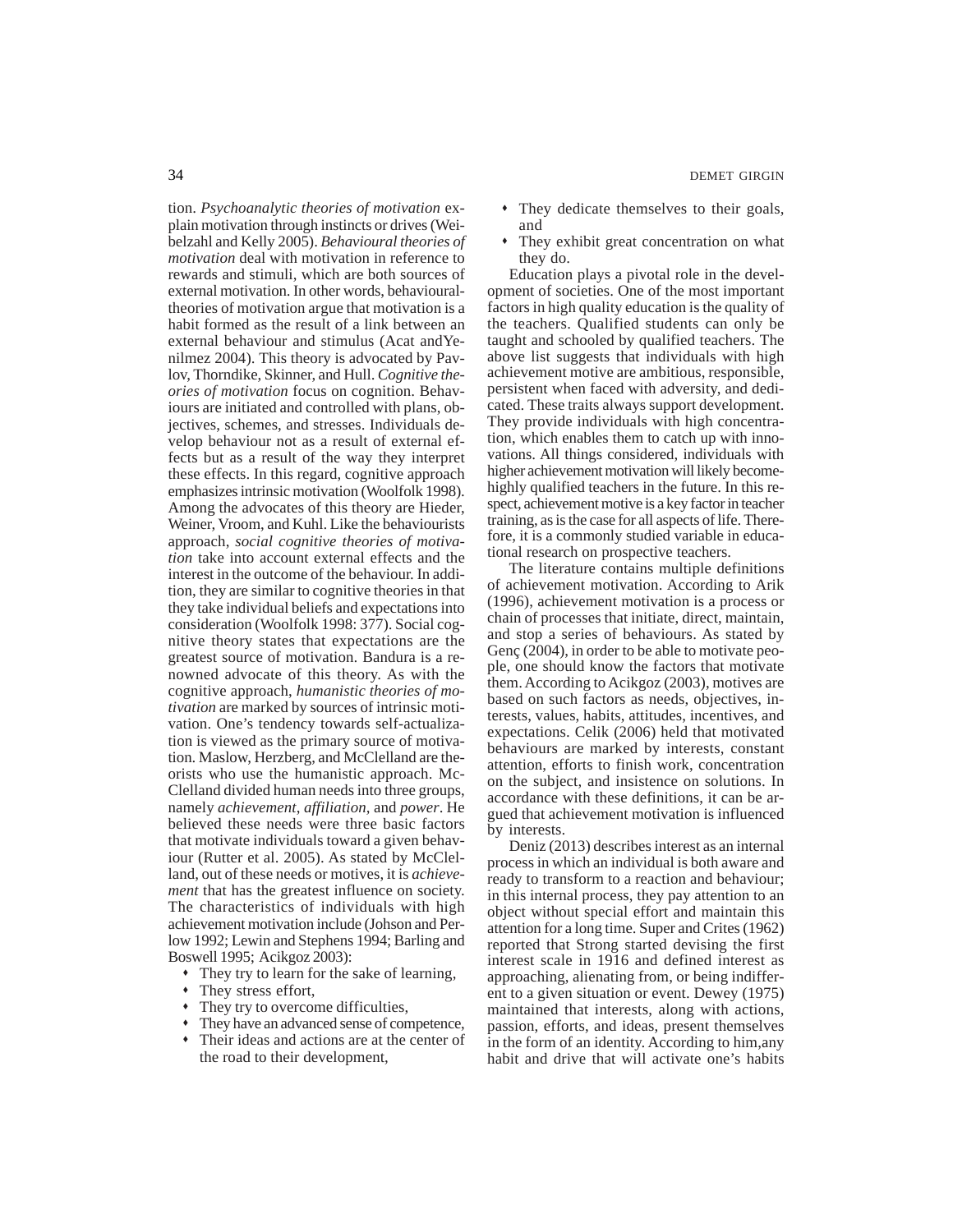and drives are ultimately turned into interests. Despite this variety, interests are singular. Static and non-developmental sensations represent a series of extraordinary situations, not interests.

As mentioned above, areview of the literature suggests that motives are influenced by interests. Even so, the literature needs further studies to confirm this idea. Thus, the purpose of this study is to identify the correlation between the musical interests and achievement motives of prospective music teachers.

#### **MATERIALS AND METHODS**

# **Research Design**

This study was designed as a correlative survey. Such designs make an attempt to reveal the existence or extent of covariance between two or more variables.

# **Participants**

The study was conducted on a total of 829 first, second, third, and fourth grade prospective music teachers who studied during the 2011- 2012 academic year. 48 percent of the participants were male and 52 percent were female.

### **Instruments**

#### *The Musical Interest Scale*

Designed by Bilen (2013), the Musical Interest Scale was used to measure the prospective music teacher's interests. The overall scale had a Cronbach's alpha of .87. The Cronbach's alpha values for the sub-dimensions were as follows: .74 for musical sensitivity, .67 for musical curiosity, .69 for musical creativity, .68 for the relationship of music with other arts, .59 for piece interpretation, and .66 for music teaching.

### *The Achievement Motive Scale*

Developed by Ellez (2004), the Achievement Motive Scale was used to measure the prospective teacher's achievement motives. The original scale had been designed for sixth, seventh, and eighth grade students. Therefore, informed consent was obtained from Ellez to administer the scale to 250 university students in order to test whether it would be suitable for a population of university students. The Kaiser Meyer Olkin test and Barlett's test were conducted to test whether the size of the sample was suitable for analysis. While the KMO test yielded a value of .861, the Barlett's test reported a significant value (p=.001). The results suggested that the sample was sufficient. The scale was subjected to a factor analysis so that its construct validity could be tested. The analysis showed that item 5 did not belong with any of the other factors therefore it was excluded from the scale. Because all items were accounted for by one factor, there was no need for rotation. Accordingly, the items were divided into sub-dimensions in accordance with learned opinion. The reliability of the scale was tested via Cronbach's alpha. The analysis reported that the scale had a reliability coefficient of .89. The reliability coefficients for the sub-dimensions were as follows: .79 for desire to work, .82 for maintenance of work, .72 for participation, and .80 for endeavouring. The discrimination indices of the items were revealed via analysis of the top and bottom 27 percent, and all the items were found to be discriminating. The item with the lowest-value was item 7 (t=4.843; p<.05) whereas the one with the highest t-value was item 24 (t=27.749; p<.05).

# **Data Analysis**

The scores of the participants in the Musical Interest Scale and Achievement Motive Scale were descriptively expressed with arithmetic mean values and standard deviations. Acorrelation analysis was conducted to identify the correlation between musical interests and achievement motives.Regression analysis was used to reveal the extent to which musical interests could predict achievement motives. The confidence level was .05.

#### **FINDINGS**

The findings of the study are as follows:

#### **1. The Findings of the Descriptive Statistics**

As seen in Table 1, the mean values in the sub-dimensions of the Achievement Motive Scale were positive and at the level of "I agree." High mean values were prevalent in all of the sub-dimensions. Whereas the highest mean value was in endeavouring (M=4.10), the lowest one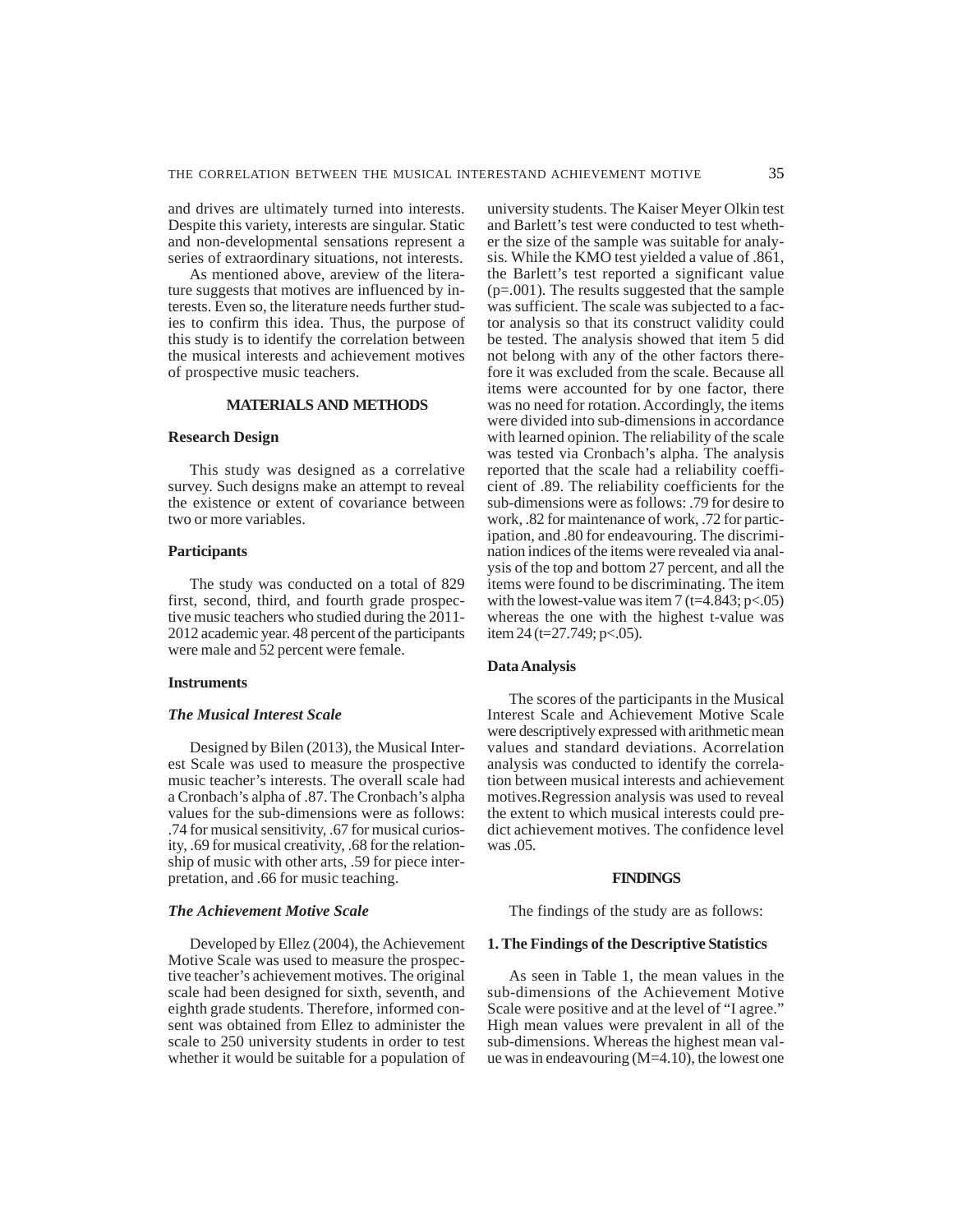**Table 1: Descriptive statistical findings on the data from the achievement motive and musical interest scales**

|                                                                                           |                                              | Minimum | Maximum | $\boldsymbol{M}$ | SD   | <b>Skewness</b> | Kurtosis |
|-------------------------------------------------------------------------------------------|----------------------------------------------|---------|---------|------------------|------|-----------------|----------|
|                                                                                           | Endeavouring                                 | 1.00    | 5.00    | 4.10             | .65  | $-.731$         | .778     |
|                                                                                           | Participation                                | 1.00    | 5.00    | 3.49             | .72  | $-.243$         | $-.007$  |
|                                                                                           | Desire to work                               | 1.00    | 5.00    | 3.50             | .71  | $-.254$         | $-.100$  |
| Sub-dimensions<br>of Achievement<br>Motive<br>dimensions<br>Musical<br>Interest<br>$Sub-$ | Maintenance of work                          | 1.00    | 5.00    | 3.93             | .61  | $-.522$         | .570     |
|                                                                                           | Overall achievement motive                   | 1.00    | 5.00    | 3.78             | .56  | $-.353$         | .350     |
|                                                                                           | Musical sensitivity                          | 1.00    | 5.00    | 3.94             | .71  | $-.935$         | 2.120    |
|                                                                                           | Musical curiosity                            | 1.00    | 5.00    | 3.65             | .86  | $-.588$         | .300     |
|                                                                                           | Musical creativity                           | 1.00    | 5.00    | 3.81             | .85  | $-.678$         | .341     |
|                                                                                           | The relationship of<br>music with other arts | 1.00    | 5.00    | 2.97             | 1.10 | $-.071$         | $-.696$  |
|                                                                                           | Music teaching                               | 1.00    | 5.00    | 4.31             | .79  | $-1.357$        | 2.585    |
|                                                                                           | Piece interpretation                         | 1.00    | 5.00    | 3.46             | .71  | $-.189$         | .201     |
|                                                                                           | Overall musical interest                     | 1.00    | 5.00    | 3.93             | .65  | $-.733$         | 1.937    |
| $n = 829$                                                                                 |                                              |         |         |                  |      |                 |          |

was in desire to work (M=3.50). The mean score in the overall scale was M=3.78, which corresponded to the level "I agree". Similarly, the mean values in the sub-dimensions of the Musical Interest Scale were positive and at the level of "I agree."High mean values were prevalent in all the sub-dimensions. Whereas the highest mean value was in music teaching  $(M=4.31)$ , the lowest mean was in the relationship of music with other arts (M=2.97). The mean score in the overall scale was 3.93, which corresponded to the level "I agree".

As seen in Table 2, in the Achievement Motive Scale and its sub-dimensions the highest correlation was between overall achievement motivation and maintenance of work (r=.878; p<.01). In the Musical Interest Scale and its subdimensions, the highest correlation was between overall musical interest and musical sensitivity  $(r=.658; p<.01)$ . Considering the correlation between the participant's scores in the overall achievement motivation and overall musical interest, the highest correlation was between piece interpretation and overall achievement motivation  $(r=805; p<.05)$ , whereas the lowest correlations were between music teaching and participation ( $r = 196$ ;  $p < 01$ ) and the relationship between music with other arts and endeavouring  $(r=136; p<.01)$ .

As seen in Table 3, at the end of the stepwise regression analysis, the first thing to do was to enter "gender" into the model as the dummy variable so that the achievement motive could be predicted. The variable gender accounted for 2

**Table 2: The correlation coefficients for the overall musical interest and achievement motive scales and their sub-dimensions**

|                                                         | 1-Overall 2<br>Achieve-<br>ment<br>Motive |                             | $\mathfrak{Z}$        | $\overline{4}$ | 5         | 6                                                   | 7 | 8 | 9 | 10                            | 11 |
|---------------------------------------------------------|-------------------------------------------|-----------------------------|-----------------------|----------------|-----------|-----------------------------------------------------|---|---|---|-------------------------------|----|
| 2. Endevaoring                                          | $.816**$                                  |                             |                       |                |           |                                                     |   |   |   |                               |    |
| 3. Participation                                        | $.814***$                                 | $.480**$                    |                       |                |           |                                                     |   |   |   |                               |    |
| 4. Desire to work                                       | $.865***$                                 | $.562**$ .689**             |                       |                |           |                                                     |   |   |   |                               |    |
| 5. Maintenance of work                                  | $.878***$                                 | $.682**$ .595**             |                       | $.685**$       |           |                                                     |   |   |   |                               |    |
| 6. Overall musical interest                             | $.376**$                                  | $.286^{**}$ $.340^{**}$     |                       | $.320**$       | $.323**$  |                                                     |   |   |   |                               |    |
| 7. Musical sensitivity                                  | $.390**$                                  | $.265***$ $.371***$         |                       | $.333***$      | $.352**$  | $.658**$                                            |   |   |   |                               |    |
| 8. Musical curiosity                                    | $.241**$                                  | $.182**$ .205 <sup>**</sup> |                       | $.212**$       | $.215***$ | $.475***$ .297**                                    |   |   |   |                               |    |
| 9. Musical creativity                                   | $.245***$                                 | $.181***$ $.217**$          |                       | $.201**$       | $.226***$ | $.592***$ $.425**$ $.246**$                         |   |   |   |                               |    |
| 10. The relationship of music .239**<br>with other arts |                                           | $.136***$ $.255***$         |                       | $.245***$      | $.176***$ | $0.403^{**}$ $0.323^{**}$ $0.159^{**}$ $0.258^{**}$ |   |   |   |                               |    |
| 11. Music teaching                                      | $.273**$                                  |                             | $.246$ $*$ $.196$ $*$ | $.203***$      | $.272**$  | $.422^{**}$ $.226^{**}$ $.200^{**}$ $.286^{**}$     |   |   |   | $.075*$                       |    |
| 12. Piece interpretation                                | $.805***$                                 | $.623***$ .725**            |                       | $.681**$       | $.690**$  | $0.346^{**}$ $0.346^{**}$ $0.192^{**}$ $0.251^{**}$ |   |   |   | $.204***$ . 200 <sup>**</sup> |    |

 $*$ p<.01;  $*$ p<.05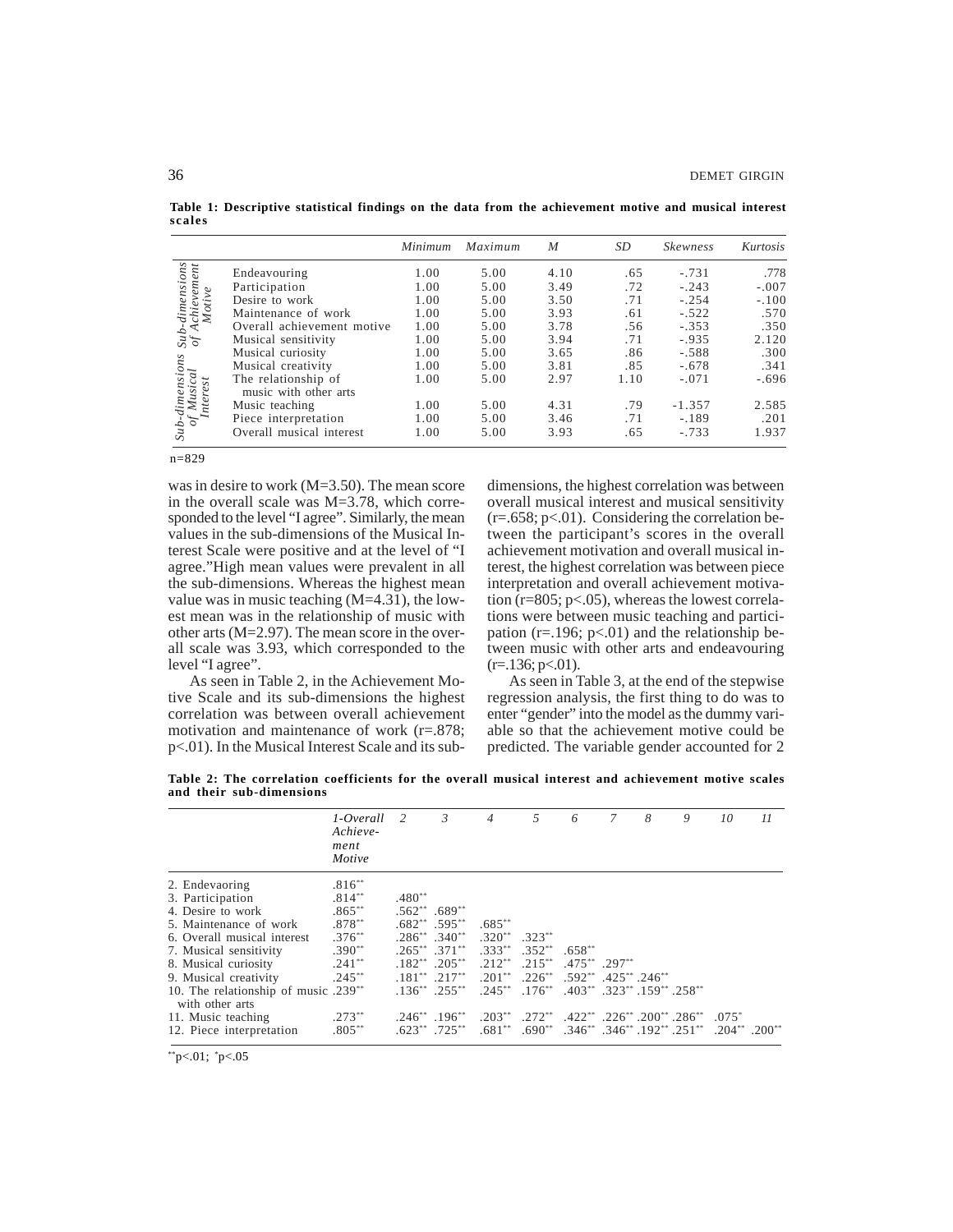| Model | Variables          | B                | SE B         | $\beta$ |                       | R    | $R^2$ | $R^2$ | F for<br>Change Change<br>in $R^2$ |
|-------|--------------------|------------------|--------------|---------|-----------------------|------|-------|-------|------------------------------------|
|       | Constant<br>Gender | 3.841<br>$-.152$ | .025<br>.039 | $-.134$ | 151.033*<br>$-3.885*$ | .134 | .018  | .018  | 15.092*                            |
| 2     | Constant<br>Gender | 2.571<br>$-.153$ | .110<br>.036 | $-.134$ | 23.319*<br>$-4.208*$  | .399 | .159  | .141  | 139.030*                           |
|       | Musical Interest   | .323             | .027         | .376    | 11.791*               |      |       |       |                                    |

**Table 3: Regression analysis**

\* p<.05; dependent variable: achievement motivation

percent of the variance and was significant. Next, the musical interest scores were entered into the model. When gender was held constant, musical interest accounted for 14 percent of the variance in the model and was significant.

## **DISCUSSION**

The present study attempted to identify the correlation between the musical interests and achievement motives of prospective music teachers. The results suggest an intermediate correlation between the musical interests and achievement motives of prospective music teachers. In other words, musical interests play a role in the achievement motives of prospective music teachers. Although no similar studies currently exist in the literature, research by Sabry and Patrick (2011) and Heinze et al. (2005) supports the positive correlation between interests and achievement motives. The former conducted a study of 503 students to reveal whether academic achievement and interests were correlated with achievement motives and how important achievement objectives were in the process. Heinze studied 500 seventh and eighth grade students to investigate the correlation between their mathematical achievements and mathematical interests.

With regard to the correlation between the participants' scores in the overall achievement motive and overall musical interest, the highest correlations concerned piece interpretation. This finding might be due to the fact that instrument teaching involves more working hours compared to other major area courses, thus prospective teachers naturally focus greater attention on instrument training, which includes piece interpretation. A review of the literature suggests that although there is a study about motivation andinstrument training (Burak 2014), there are no additional studies that can support this finding

of the study. To fill the gap in the literature, further studies should investigate what major area courses prospective music teachers tend to study, why they do so, and what effect this has on their professional development.

Considering the participant's scores in the Musical Interest Scale and Achievement Motive Scale, the lowest correlations were between music teaching and participation and the relationship of music with other arts and endeavouring. During their education, prospective music teachers tend to focus on instrument and voice training, and often favor the practical instead of theoretical aspects of music education. These tendencies might have resulted in the low correlation between music teaching and participation. A review of the literature indicates that studies primarily focus on prospective music teacher's attitudes towards the profession of teaching, however only one research study (Ozevin 2010) investigated their attitudes towards the major area courses in the music curriculum. To fill this gap in the literature, further studies should investigate what attitudes prospective music teachers adopt towards major area courses in the music curriculum and practical aspects of music teaching, what differences exist between the two, and the degree of influence of these differences on their professional development.

The low correlation between music's relationship with other arts and endeavouring may be due to the fact that prospective music teachers primarily focus on music and thus fail to develop the broader perspective on the arts that is needed to establish connections between music and other arts.No studies exist that can support the finding. Therefore, it is recommended that further studies should attempt to identify how prospective music teachers view other arts, the underlying reasons behind their views, and how these views might be reflected in their profes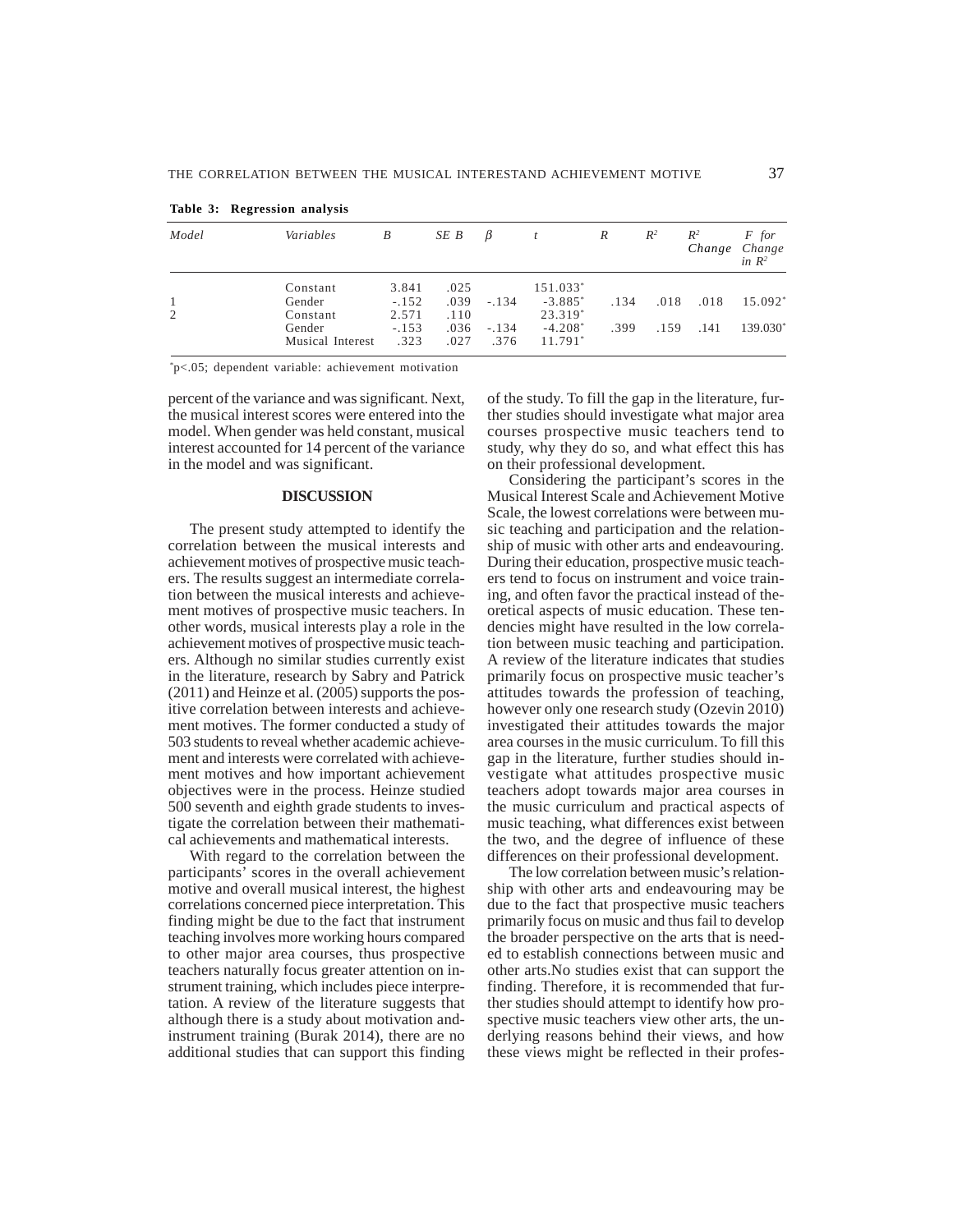sional development. If prospective music teachers do not confine themselves to their major area and try to equip themselves with a broader artistic culture, this will have an indirect influence on the music course for primary and secondary schools and enhance the overall quality of the educational process.

Of all the sub-dimensions of the Achievement Motive Scale, maintenance of work had the highest correlation with the overall Achievement Motive Scale score. This finding is fully consistent with the fact that maintaining work for a relatively long time will lead to success. Any interruptions to work might place obstacles in the way of success. On the other hand, of all the sub-dimensions of the Musical Interest Scale, it was musical sensitivity that had the highest correlation with the overall Musical Interest Scale score. This should not be surprising considering the fact that a music teacher with a high musical interest will be sensitive to music.

# **CONCLUSION**

This study investigated the correlation between the musical interests and achievement motivations of prospective music teachers. The results suggest an intermediate correlation between the musical interests and achievement motivations of prospective music teachers. In other words, musical interests play a role in the achievement motivations of prospective music teachers. Considering the correlation between scores in overall achievement motivation and overall musical interest, the highest correlations concerned piece interpretation. Considering the scores in the Musical Interest Scale and Achievement Motive Scale, the lowest correlations were between music teaching and participation, and the relationship of music with other arts and endeavouring. Of all the sub-dimensions of the Achievement Motive Scale, maintenance of work that had the highest correlation with the scores in the overall scale. Of all the sub-dimensions of the Musical Interest Scale, musical sensitivity that had the highest correlation with the scores in the overall Musical Interest Scale.

#### **RECOMMENDATIONS**

Based on these research findings and discussion, the following recommendations can be made.

- 1. Further studies might investigate what major area courses prospective music teachers tend to study, why they do so, and what effects this has on their professional development.
- 2. Further studies should attempt to identify how prospective music teachers view other arts, what the underlying reasons behind their views are, and how these views might be reflected in their professional development.
- 3. Further studies might investigate what attitudes prospective music teachers adopt towards major area courses in the music curriculum and practical aspects of music teaching, what differences exist between the two, and the degree ofinfluence of these differences on their professional development.

#### **REFERENCES**

- Acat MB, Yenilmez K 2004. Egitim Fakultesi Ogrencilerinin ogretmenlik meslegine iliskin motivasyon duzeyleri [Teaching motivation problems of Students from the Faculty of Education]. *Manas Sosyal Bilimler Dergisi*, 12: 125-139.
- Acikgoz KÜ 2003. *Etkili Ögrenme ve Ögretme (Effective Learning and Teaching).* Izmir: Egitim Dunyasi Yayinlari.
- Aladag E 2007. *Ilkogretim 7. Sinif Sosyal Bilgiler Dersinde Cografya Bilgi Sistemleri Kullaniminin Ögrencilerin Akademik Basari ve Derse Karsi Motivasyonlarina Etkisi. (The Effect of Using Geographical Information Systems in Social Sciences for 7th Grade Students on their Academic Achievement and Motivation toward the Course).* PhD Dissertation, Unpublished. Ankara: Gazi Universitesi Egitim Bilimleri Enstitüsü.
- Arik IA 1996. *Motivasyon ve Heyecana Giris (Introduction to Motivation and Excitement).* Istanbul: Cantay Yayinevi.
- Barling J, Boswell R 1995. Work performance and the achievement-strivings and impatience-irritability dimensions of type a behavior. *Applied Psychology,* 44(2): 143-153.
- Bilen S 2013 . *Müzikal Ilgi Olcegi Gelistirme Calismasi (A Study on the Development of the Musical Interest Scale).*Unpublished Work.
- Burak S 2014. Calgi egitiminde motivasyon: Beklentide gercek ve akis kuramlari perspektifinde bir inceleme (Motivation for instrument education: A study with the perspective of expectancy-value and flow theories). *Eurasian Journal of Educational Research,* 55: 123-136.
- Celik Z 2006. *Ilkogretim Ögrencilerinin Basari Güdüleri ve Ana Baba Beklentilerine Iliskin Algilari (Primary School Students' Achievement Motives and Perceptions of Parent Expectations).* Master Dissertation, Unpublished. Izmir: Dokuz Eylül Üniversitesi Egitim Bilimleri Enstitüsü.